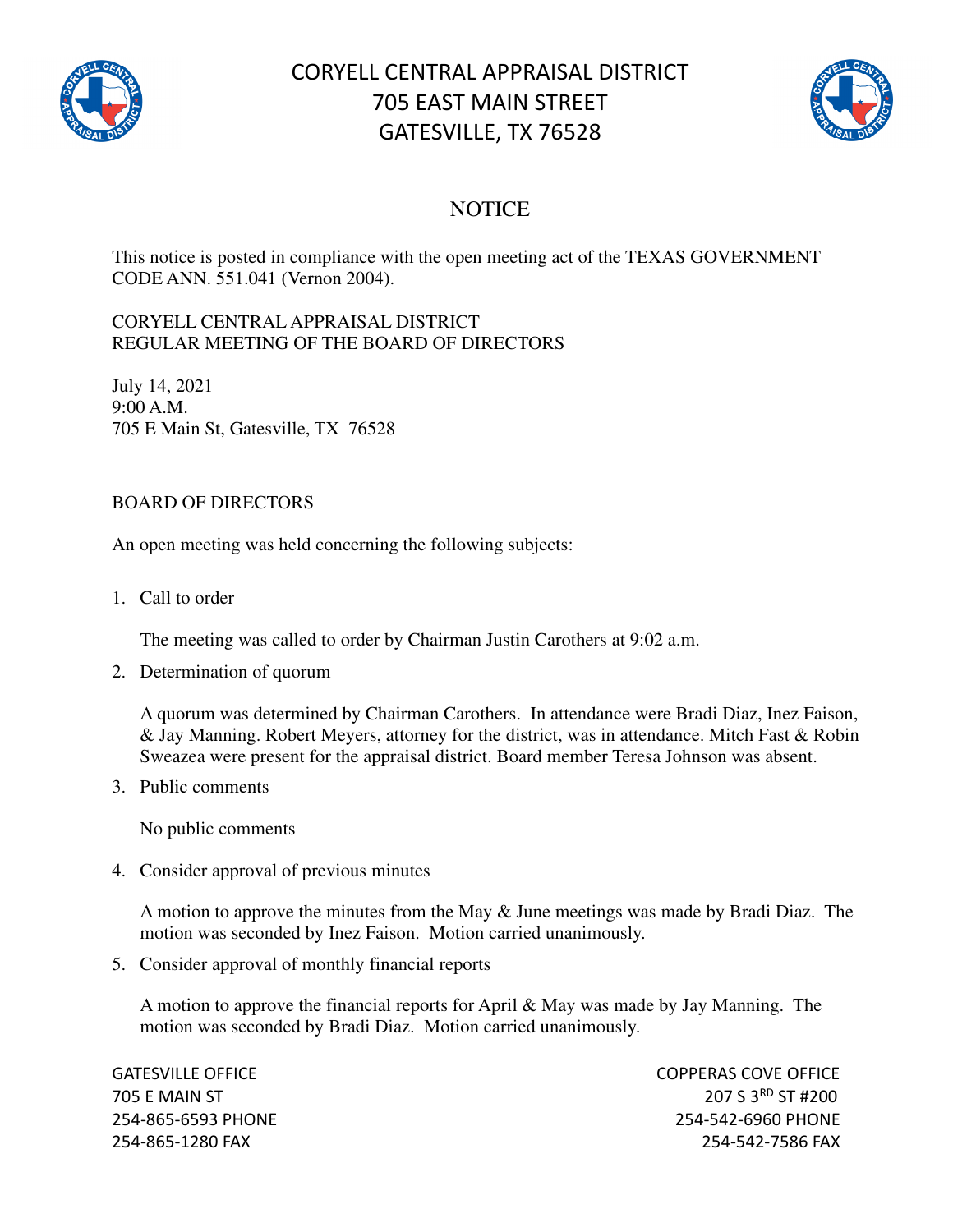



6. Consider course of action concerning 2022 Preliminary Budget of the Coryell CAD.

No action was taken.

7. Consider course of action concerning request for proposals for the office renovation of the new office location at 202 E. Robertson Ave, Copperas Cove, TX 76522.

Bradi Diaz recused herself from discussion and voting on this agenda item. A motion to accept the June 28th proposal submitted by Amerivet Enterprises LLC was made by Jay Manning. The motion was seconded by Inez Faison. Motion carried unanimously. Manning, Faison, Carothers in favor, Diaz recused.

8. Consider course of action to authorize the chief appraiser to enter into a contract for the

renovation of the Copperas Cove office in an amount not to exceed \$150,000 with Amerivet

Enterprises LLC.

Bradi Diaz recused herself from discussion and voting on this agenda item. A motion to authorize the chief appraiser to enter into a contract for the renovation of the Copperas Cove office in an amount not to exceed \$150,000 with Amerivet Enterprises LLC was made by Jay Manning. The motion was seconded by Inez Faison. Motion carried unanimously. Manning, Faison, Carothers in favor, Diaz recused.

- 9. Chief Appraiser Report
	- Truth In Taxation Website & Required Mailings
	- Certified Valuation Information for 2021 Appraisal Year
	- 2021 Coryell CAD Protest and Inquiry Process
	- 2022-2023 Board of Director Election Process

GATESVILLE OFFICE **COPPERAS COVE OF EXAMPLE 2** 705 E MAIN ST 207 S 3RD ST #200 254-865-6593 PHONE 254-542-6960 PHONE 254-865-1280 FAX 254-542-7586 FAX